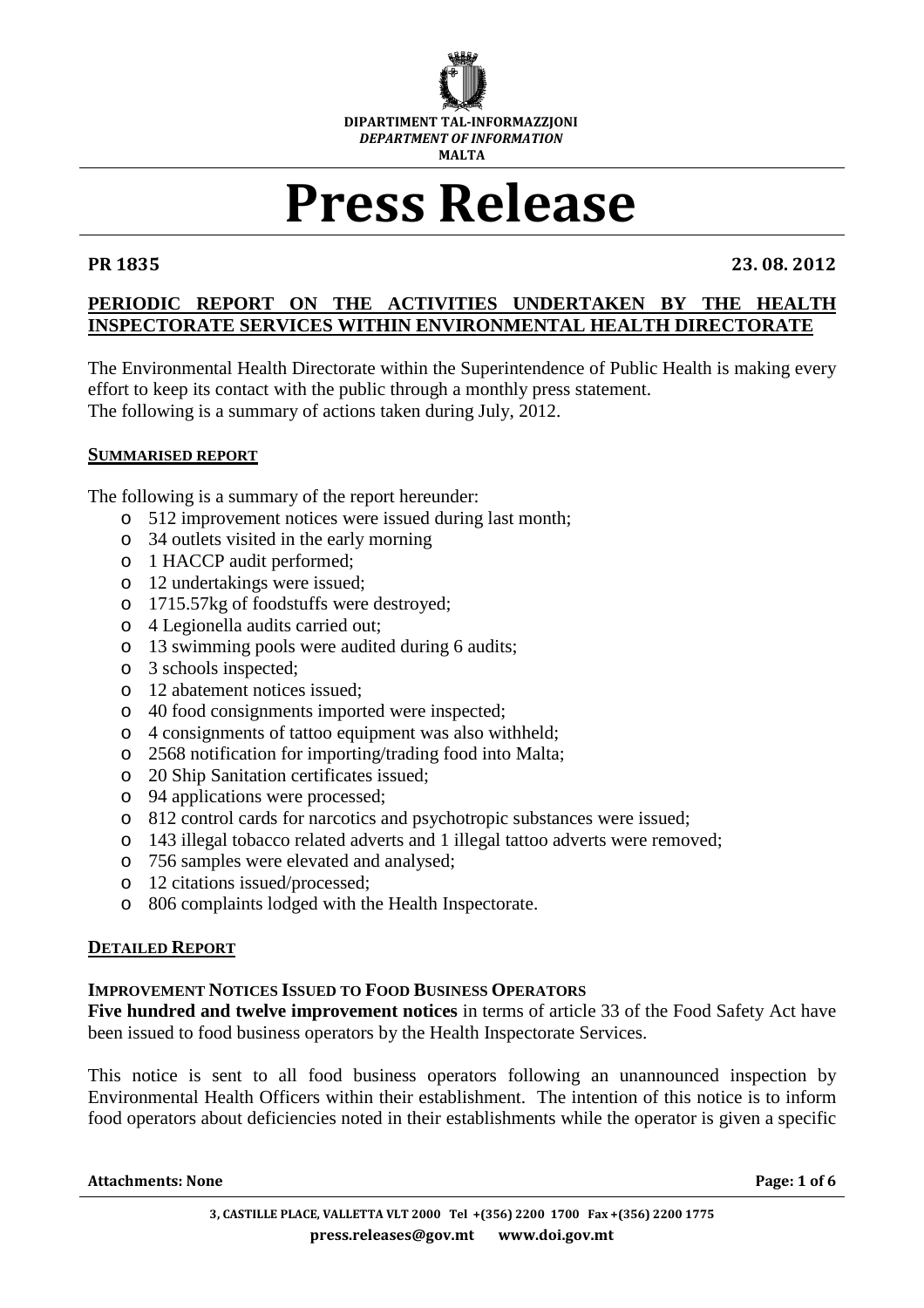deadline by when the deficiencies need to be remedied. Though the seriousness of deficiencies might vary, legal action is initiated when major deficiencies are noted.

# **EARLY MORNING INSPECTIONS**

**Thirty four outlets** were also visited by the Health Inspectorate early in the morning as part of a monitoring programme to ascertain hygienic delivery of food in particular dairy products and bread.

# **HACCP AUDITS**

**One HACCP audit** was carried out during July. The **H**azard **A**nalysis **C**ritical **C**ontrol **P**oint is a Food Safety Management System which is obligatory in all food businesses.

## **UNDERTAKINGS**

During July, **twelve undertakings** were entered into by the Health Inspectorate, nine of which were food related and concerned hygiene of food premises, provision of washing facilities, HACCP and on improperly labelled food. Three undertakings were public health related such as pool safety and Legionella control.

Undertakings are legal agreements between the operators and the Health Authority specifying deadlines by which deficiencies in their premises should be remedied in compliance with standing legislation. Failure to abide with the agreed deadlines results in Court proceedings being initiated.

## **DESTRUCTION OF FOOD**

During July, **1715.57kg of different foodstuffs** were destroyed by the Health Inspectorate, ranging from:

- 712.32kg fresh vegetables and 172.8kg of ready made sandwiches due to improper storage conditions during transportation;
- 686.4kg of fruit juices since it was not of the quality demanded by the purchaser;
- 82kg of various food due to labelling irregularities;
- 28.45kg of chicken parts for being exposed to risk of contamination;
- 32.6kg of frozen meats due to lack of traceability; and
- 1kg of Maltese type sausage for being produced in an unauthorised facility.

# **RECALLS AND OTHER MEDIA COMMUNICATIONS**

Throughout last month, no food products were implicated in withdrawals/warnings issued by this Directorate.

During the previous month, two media communications were issued, as follows:

- 1. Press Release 1611 issued on  $20<sup>th</sup>$  July on the work performed by the Food Safety Commission (URL: http://www.doi.gov.mt/EN/press\_releases/2012/07/pr1611.pdf )
- 2. Press Release  $1655$  issued on  $25<sup>th</sup>$  July, 2012 on a statement issued by the Health Inspectorate (URL: http://www.doi.gov.mt/EN/press\_releases/2012/07/pr1655eng.pdf )

# **LEGIONELLA AUDITS AND POOL INSPECTIONS**

**Four audits** at Hotels, and other similar premises to ascertain compliance with Control of Legionella Regulations, 2006 (L.N. 5 of 2006) and the Registration of Cooling Towers and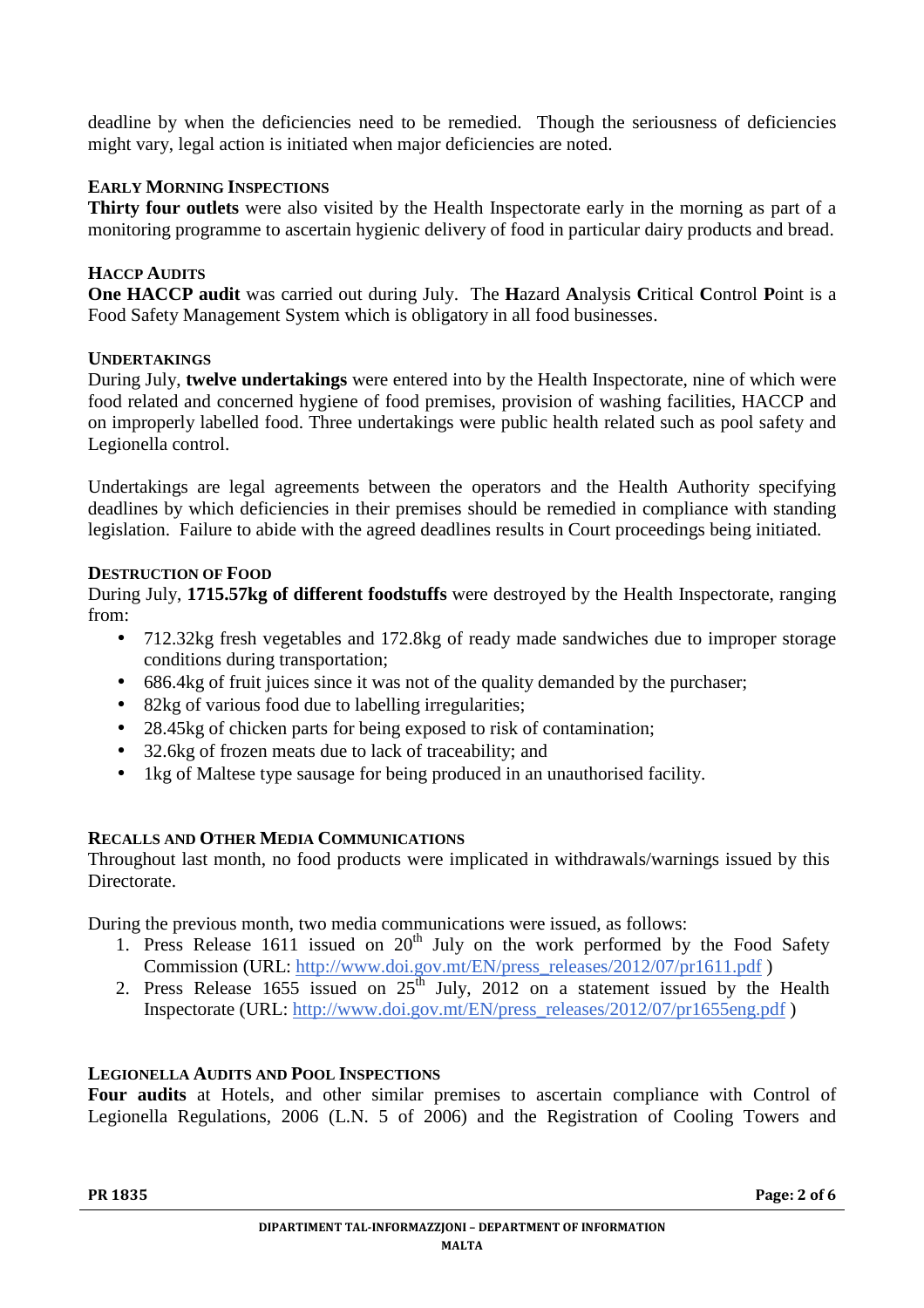Evaporative Condensers Regulations, 2006 (L.N. 6 of 2006) were performed by the Health Inspectorate during last month.

During the same month, **thirteen swimming pools** were inspected during **six audits** carried out by the Health Inspectorate to verify compliance with Swimming Pools Regulations, 2005 (L.N. 129 of 2005)**. Three** pools were registered with the Health Authority during this month. This regulation specifies that all swimming pools with the exception of those situated at a single family residence need to register with this Directorate. A list of registered pools can be found in the Directorate's website mentioned below.

# **INSPECTIONS OF SCHOOLS**

During July, **three schools** were inspected to ensure compliance with general hygiene requirements. Such inspections are carried out in private, government or church owned schools and whether, primary, secondary, tertiary or language or special schools.

## **ABATEMENT NOTICES**

**Twelve abatement notices** were issued during this month by the Health Inspectorate in terms of the Public Health Act in view of inspections and audits carried out in the previous days.

# **CONSIGNMENTS**

**Forty consignments** of food imported/traded into Malta were also inspected during July by Environmental Health Officers attached with the Port Health Services within this Directorate.

**Four consignments of tattoo equipment** were also withheld by the Port Health Services.

# **CONSIGNMENTS DOCUMENTARY CHECKS**

**2,568 requests** for **importation/trading of foodstuffs** were submitted to the Port Health Services as required by Trading Regulations of 2004 (Legal Notice 315 of 2004 which can be downloaded from http://www.justiceservices.gov.mt/DownloadDocument.aspx?app=lom&itemid=11120&l=1.

All traders of food including food contact materials and food supplements are reminded to notify the Port Health Services, 48hours in advance as explained in Press Release 1531 issued on  $13<sup>th</sup>$ August, 2011 (URL: http://www.doi.gov.mt/EN/press\_releases/2011/08/pr1531.pdf.)

## **SHIP SANITATION CERTIFICATES**

During July, **twenty** Ship Sanitation Certificates were issued by the Port Health Services. Such inspections are carried out in terms of the International Health Regulations of 2005 and involves the assessment of the general hygienic conditions and control measures undertaken on ships. Such certificate needs to be renewed every 6 months at an authorised port; Malta being an authorised port.

## **APPLICATIONS AND CONSULTATIONS**

During July, the Health Inspectorate received **94 requests to process applications** to operate food and non-food business. Prospective operators who wish to open such businesses are obliged to apply for a permit with the Malta Environment and Planning Authority (MEPA) and then apply for the actual licence with the competent authority such as the Trade Licensing Unit or Malta Tourism Authority. At every stage, this Directorate is consulted in order to verify suitability of proposed premises.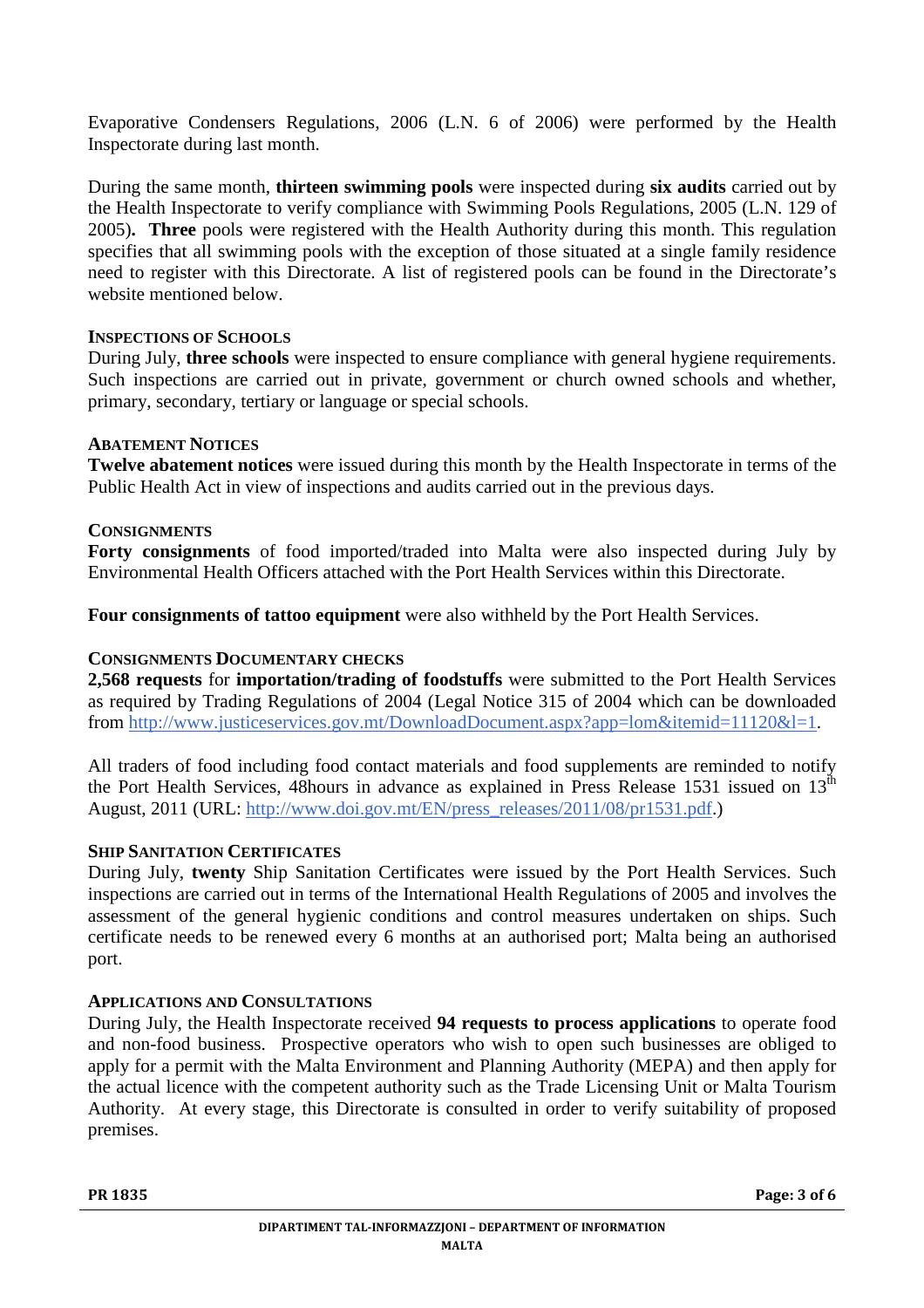During the same month, Environmental Health Officers deployed with the Food Safety Unit, which is involved in the licensing of food related business carried out a total of **111 visits** and **three consultations**.

# **CONTROL CARDS FOR NARCOTIC AND PSYCHOTROPIC SUBSTANCES**

During July, **812 control cards for narcotic and psychotropic substances** (463 females and 349 males) were issued by the Drug Control Unit, which is another unit falling under the Health Inspectorate Services. **158 of these cards** were **new applicants.**

These cards are issued when a medical doctor deems that a person needs to be prescribed a psychotropic drug. An application form is filled in and handed over to the patient which is in turn submitted to the Drug Control Unit, Shop 12, City Gate, Valletta Tel; 21245490.

## **ILLEGAL ADVERTISEMENTS**

During July, **143 adverts** involving Tobacco products and including electronic cigarettes in breach of Tobacco (Smoking Control) Act were noticed on local sites and the respective advertisers and webmasters were instructed to remove, something which was actually complied with.

One advert of tattoo equipment was also noticed on in contravention of the Control of Tattooing Act.

## **SAMPLES**

During July, **756 samples** were elevated by the Health Inspectorate and submitted to the Public Health Laboratory for analysis and/or examination for several parameters;

- o 178 food samples,
- o 56 potable water samples,
- o 31 swabs,
- o 103 infiltration water samples,
- o 13 pool water samples,
- o 348 sea water samples,
- o 27 other samples.

During this year, the Directorate has launched 18 microbiological sampling programmes and 37 chemical sampling programmes targeting several parameters in numerous categories of foodstuffs such as colours, aflatoxins, GMOs, radionucleides, etc.

## **BATHING WATER MONITORING PROGRAMME**

During the month of July, **348 samples of sea water** were collected and submitted to the Public Health Laboratory to be analysed for microbiological parameters as stipulated by EU Directive 2006/7/EC. The bathing water monitoring programme is carried out in accordance with the provisions of said EU Directive. The official bathing season started on the 14<sup>th</sup> May 2012 and will last till the 21<sup>st</sup> October 2012. Sampling is carried out from 87 official bathing sites throughout the Maltese islands.

Up to the  $11<sup>th</sup>$  week of the monitoring programme the 87 sites have been classified as follows: 85 sites as Excellent Quality, 2 sites as Good Quality, and **no** sites as Sufficient or Poor Quality.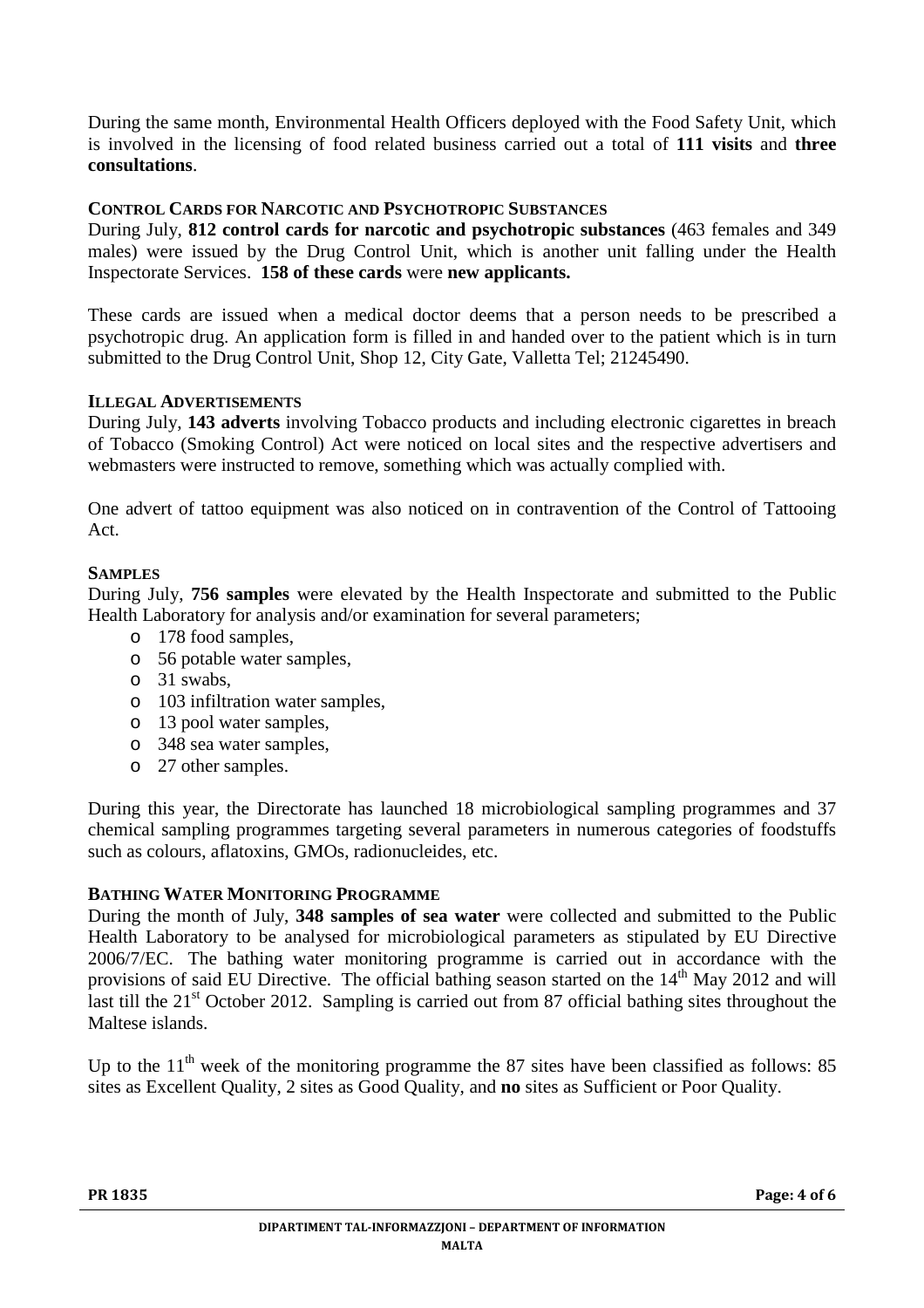# **CONTRAVENTIONS**

During this month, **twelve contraventions** were issued/processed by the Health Inspectorate, **ten** of which were related to food safety issues:

- One catering establishment for keeping foodstuffs at improper storage conditions, failing to register with Food Safety Commission and lack of traceability;
- Another catering establishment for failing to keep premises in hygienic conditions and lack to comply with several hygiene requirements;
- One retailer for producing foodstuffs without necessary permits, permitting unhygienic conditions, selling foodstuffs with lased 'Use by Date', and other foodstuffs with improper labelling;
- A hawker for not wearing clean protective clothing, lack of providing washing facilities, exposing food to risk of contamination, keeping food at improper storage conditions, and for failing to attend food hygiene training;
- Another hawker for failing to provide traceability records, selling foodstuffs without proper labelling, premises not registered with Food Safety Commission,
- Three retailers and one manufacturer for not complying with undertakings that has been entered into, earlier on; and
- One retailer for not complying with conditions of licence:

**Two** were related to environmental health issues, as follows:

- One field owner for keeping an accumulation of refuse; and
- One resident for failing to regularise drainage system

# **EMERGENCY CONTROL ORDERS**

During July, **three** emergency control orders were issued for illegal manufacture of meat products in a butcher shop, irregular activity at a processing plant, and unhygienic conditions.

## **EMERGENCY PROHIBITION ORDERS**

During July, **no** emergency prohibition orders were issued and hence no premises were closed down.

## **COMPLAINTS**

In July, **806 complaints** were lodged with the Directorate which were categorised in one or more category, as follows:

## o **Food related complaints**

119 complaints were related to food. The most common type of food complaints concerned risk of contamination (21 complaints), unhygienic premises (18 complaints), improper labelling (9 complaints), and improper storage of food (19 complaints).

# o **Other Environmental Health related complaints**

Another 755 complaints were environmental health related. The most common type

concerned presence of pests (217 complaints), infiltrations (134 complaints), accumulations of refuse (57 complaints), foul smells (41 complaints), keeping of animals in unhygienic conditions (39 complaints) and discharge of foul water (54 complaints)

# **Note: The number of complaints and the number of categories do not tally, since one complaint received may encompass one or more categories.**